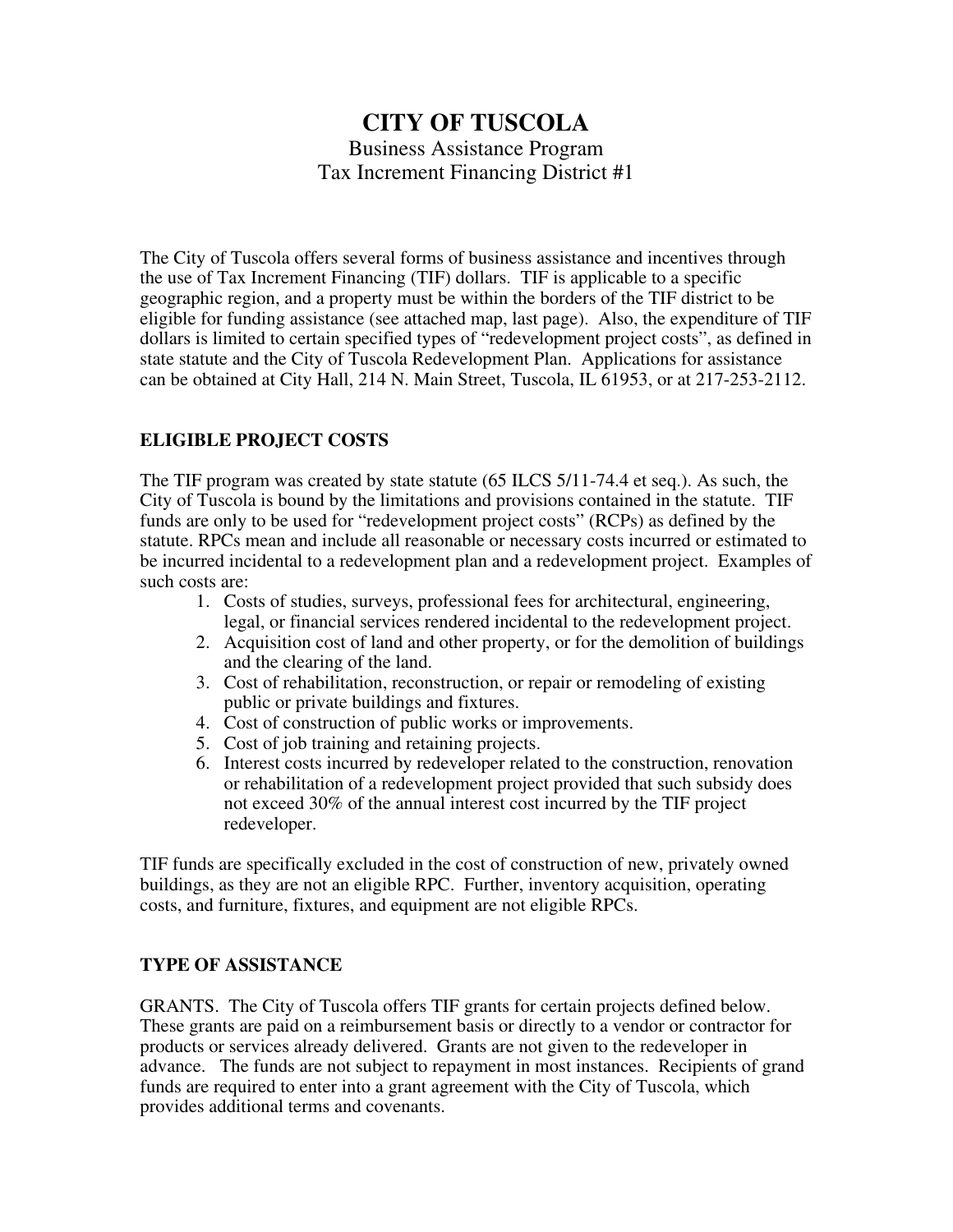LOANS. Low-interest TIF loans are also available for eligible projects. The interest rate charged on these loans is typically3%, although the rate may vary with market rates or with the individual project or applicant. The term of the loan is limited to ten years, although the amortization period may be extended with a balloon payment at ten years. The City will loan a maximum of 90% of the project cost to a redeveloper. All TIF loans are required to be collateralized, either with a mortgage on the subject property, a personal guarantee, or the pledging of some other real or personal property. Recipients of loan funds are required to execute a promissory note payable to the City of Tuscola.

INTEREST SUBSIDIES. The City of Tuscola may use TIF funds to defray some of the interest expense on commercial financing for eligible projects. These subsidies are limited to 30% of the annual interest expense for a period not to exceed ten years. Subsidies are paid only after certification by the commercial lender of the actual interest paid by the redeveloper.

### **PROECT CATEGORIES AND GUIDELINES**

NEW BUSINESS CONSTRUCTION. The City of Tuscola may enter into negotiations with a redeveloper constructing a new business. As mentioned above, the cost of construction of new, privately owned buildings is not eligible for TIF assistance. However, certain other elements of the project may be eligible for funding, including grants, loans, and interest subsidies. The City will consider each project individually, and may enter into a redevelopment agreement at the City's option. Types and amounts of assistance granted, if any, will vary from project to project.

BUSINESS RELOCATION/EXPANSION/REHABILITATION. These projects will include interior remodeling, parking lot reconstruction, exterior upgrades, signage, and other physical improvements to a business. Redevelopers may receive:

Interest subsidy of up to 3% of the annual interest cost for commercial financing of eligible RPCs. Total amount of subsidy may not exceed 20% of total project cost.

Downtown Only – Low-interest loan for up to 90% of eligible RPCs.

HISTORIC FAÇADE RESTORATION. The category only applies to historic buildings within the downtown district. In order to qualify for funding, the Historic Preservation Committee must approve the design for the restoration project. Redevelopers may receive:

Grant for up to 50% of the eligible RPCs. Low-interest loan for up to 40% of the eligible RPCs.

EMERGENCY STRUCTURAL REPAIRS. These projects will only apply to historic buildings within the downtown district that are experiencing a structural defect that potentially could result in the destruction of the building. These defects must be verified by a structural engineer, and the repairs must be designed by a structural engineer.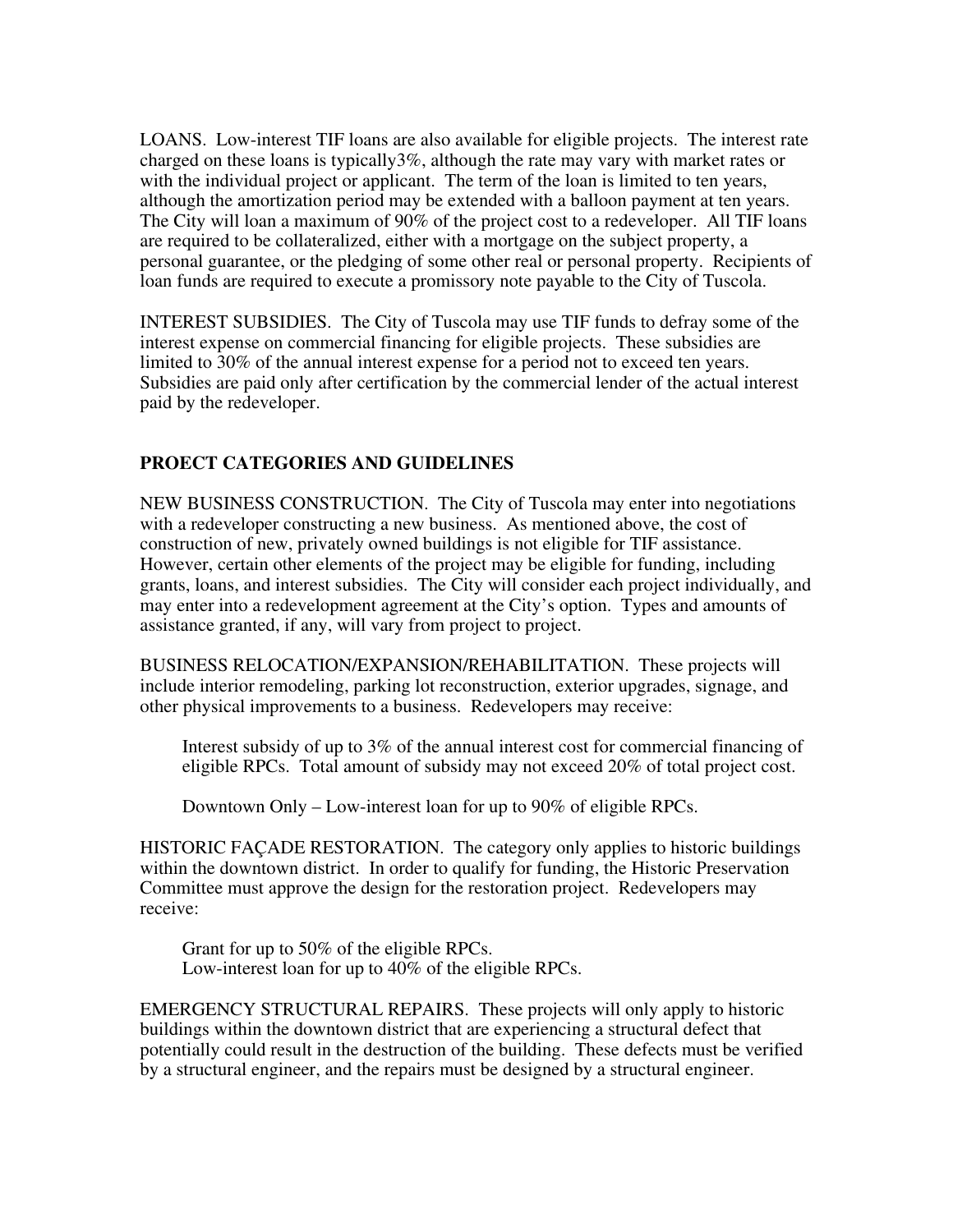Examples would include a collapsing roof or exterior wall, a severely setting foundation, or crumbling/falling exterior masonry. A redeveloper may receive:

Grants for up to 60% of the eligible RPCs. \*Loan for up to 40% of the eligible RPCs.

\*The limitations of 90% of eligible project costs to be funded through TIF funds are waived for this category of projects. Also, interest on the loan is waived for the  $1<sup>st</sup>$  and 2<sup>nd</sup> years of the loan.

ADA, LIFE SAFETY CODE, ELECTRICAL REHABILITATION. This category includes repairs and remodeling to bring an existing building/business into code compliance for electrical systems, accessibility, or life safety issue. Examples would include a new electrical service, the installation of ADA compliant restrooms and entrances, or the installation of a new exterior door if done to proved an additional means of egress. Redevelopers may receive:

Grant for up to 50% of eligible RPCs. Loan for up to 40% of eligible RPCs.

## **GENERAL REQUIREMENTS AND RESTRICTIONS**

- 1. Housing is not seen as a priority within the TIF district, and, therefore, TIF funds will not be used to assist redevelopment projects that are primarily residential in nature. The exception to this limitation is that upper story housing within a commercial building in the downtown district ma be allowed, and, in fact, may receive TIF funding.
- 2. Application for TIF funding may only be made by a person or persons having an actual interest in the subject property. This includes a tenant, owner of record, beneficial owner of a trust, or a person having made an offer, which offer has been accepted, to purchase the subject property.
- 3. The City of Tuscola reserves the right to require an appraisal of any subject property of a TIF application, which appraisal shall be provided at the applicant's expense.
- 4. All applicants for TIF assistance must complete the attached consent form, which authorizes the City of Tuscola to conduct various investigations into the credit worthiness of the applicant.
- 5. Applications for TIF assistance are normally considered by the City Council within 45 days of application. If approved, funds are normally available for disbursement with 30 day thereafter.

#### **EVALUATION CRITERIA**

Applications for TIF assistance are first considered at the staff level. Various members of the City staff will review the application to ensure that it is complete, and that it adheres to the published guidelines for TIF assistance. The Community Development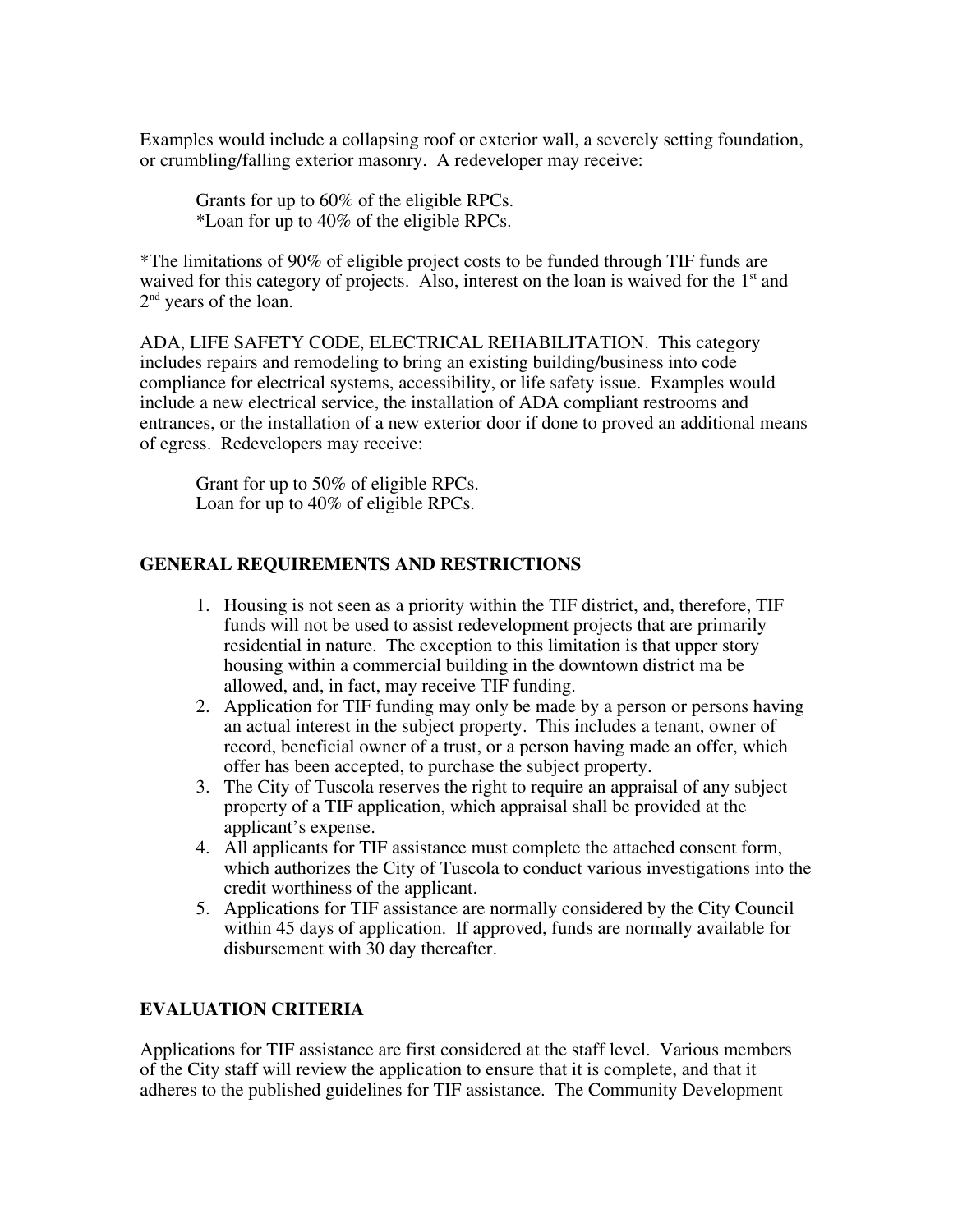and Planning Committee of the City Council will then review the application, and forward a recommendation for approval or disapproval to the full City Council. The City Council will make the final determination. The following criteria will be used to evaluate each TIF assistance application:

- 1. Return on Investment. The City will calculate and consider any additional amounts of local sales taxes or property taxes anticipated to be generated by the project, along with interest earned on a low-interest loan. The total of these amounts will be the City's return on investment, and will be compared with the total project cost. The City's return benchmark or desired goal for the return on investments for Non-Downtown District projects is five years. The rate of return goal and benchmark for historic, Downtown District projects is ten years. These are desired benchmarks, which, in the absence of compelling reasons, will be the criteria used. However, said criteria may be relaxed if there are compelling reasons justifying the same. If the City is going to exceed these projected rates on returns, this fact will be pointed out to the Council on voting and the special factors will be articulated.
- 2. Job Creation. The potential for a redevelopment project to create new jobs within the community is seen as a priority, and applications will be judged, at least in part, on that basis. New Business Construction and New Business Relocation/Expansion/Rehabilitation projects outside the downtown district will be required to create at least one addition job to receive funding.
- 3. Private Investment. The City will fund a maximum 90% of the RPCs in the downtown district, and a maximum of 80% or the RPCs outside of the downtown district. The balance of funding must be supplied by the applicant through cash investment, equity position, commercial financing or so-called "sweat equity".
- 4. Dilapidated Buildings. The standard is automatically met if the building is located in the downtown district. If it is outside of the district, it is only met if the condition of the building, or applicable part thereof, and its location within the TIF district are such that it is not likely to be rehabilitated in the short tem without TIF assistance.
- 5. Is TIF Needed? TIF funds should only be used to "trigger" projects that would not occur otherwise given prevailing market conditions. Has the applicant provided convincing information that the use of TIF is essential to the project?
- 6. City Budget. TIF revenues and expenditures are programmed on an annual basis according to the annual budget. Funding may be limited or denied based on these constraints. The city has also adopted the following limits on assistance: Interest subsidies  $-20\%$  of the total project cost; Grants as part of an Historic Façade Restoration or Emergency Structural Repair - \$25,000; Lowinterest loans - \$100,000. These limits are desired benchmarks which, in the absence of compelling reasons, will be the criteria used. However, said criteria may be relaxed if there are compelling reasons justifying the same. If the City is going to exceed these projected limits, this fact will be pointed out to the Council on voting and the specials factors will be articulated.
- 7. Financial. The applicant must provide documentation of the financing for the project, as well as individual or corporate financial information, as requested by the TIF Administrator. The City reserves the right to obtain outside evaluations of relevant financial information to evaluate the financial soundness of a project or applicant.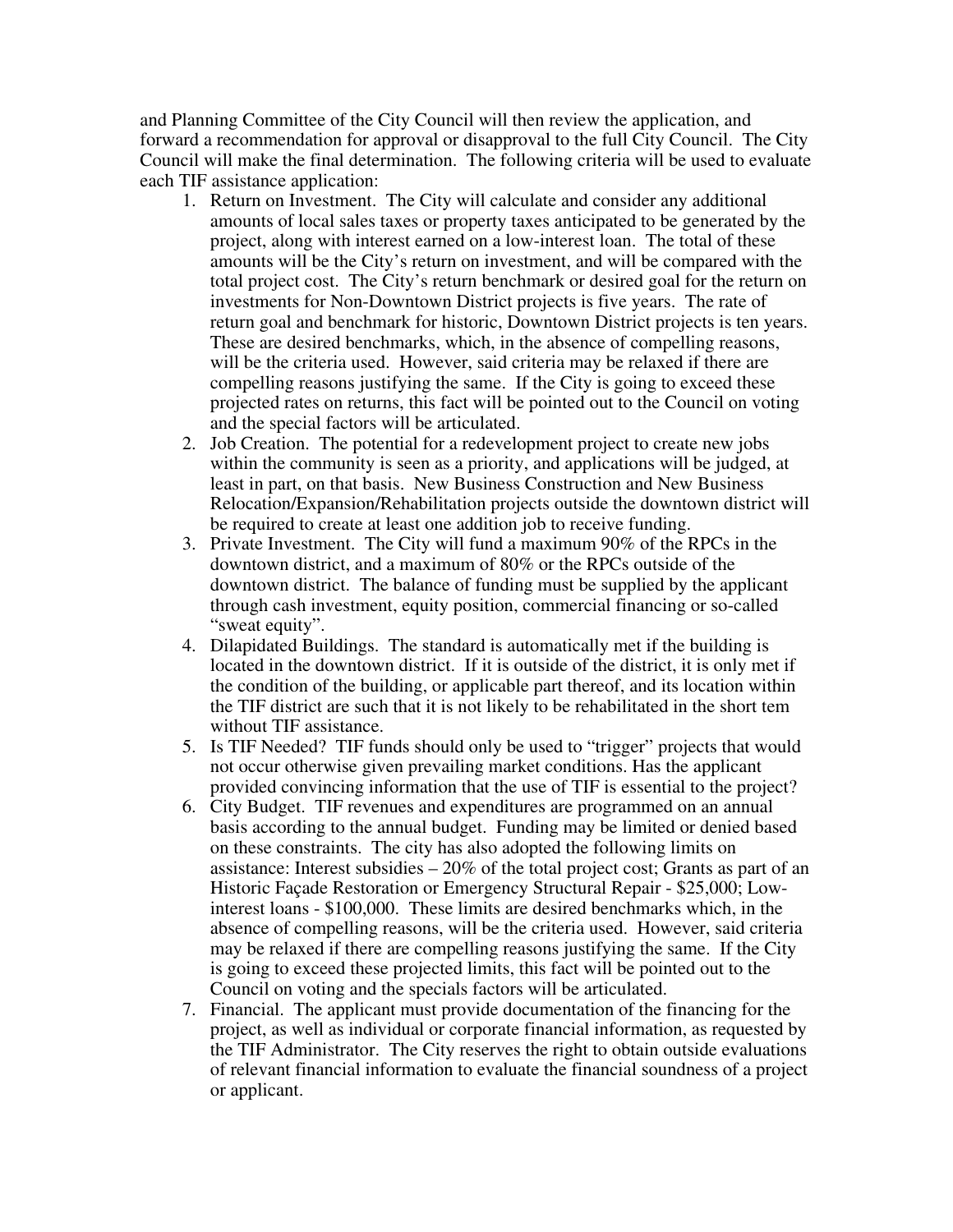- 8. Zoning. Is the project harmonious with surrounding properties and uses, and is it allowable under current zoning codes? In the downtown district only, has the project received preliminary approval from the Historic Preservation Committee in accordance with the Downtown Master Plan?
- 9. Diversity of Service. TIF funds should be used to diversify and supplement the existing business mix within the community. TIF funds should not necessarily be used to overcrowd a particular market segment already represented by local businesses. TIF funds should also be used as a tool of the City Council to achieve the goals of the Comprehensive Land Use Plan and other visioning devices. Does the applicant offer goods and services not already available in the community? Is the applicant's business sufficiently unique so as not to compete directly and entirely with an existing business? Is there room for additional representation within the applicant's particular market? Does the applicant's business offer goods and services deemed desirable and appropriate within the community?
- 10. Security. Is sufficient collateral and/or personal backing available to reasonably ensure that the City will at least recover its principal in the event of default? Will the property be protected by sufficient commercial property insurance to protect the City's principal?